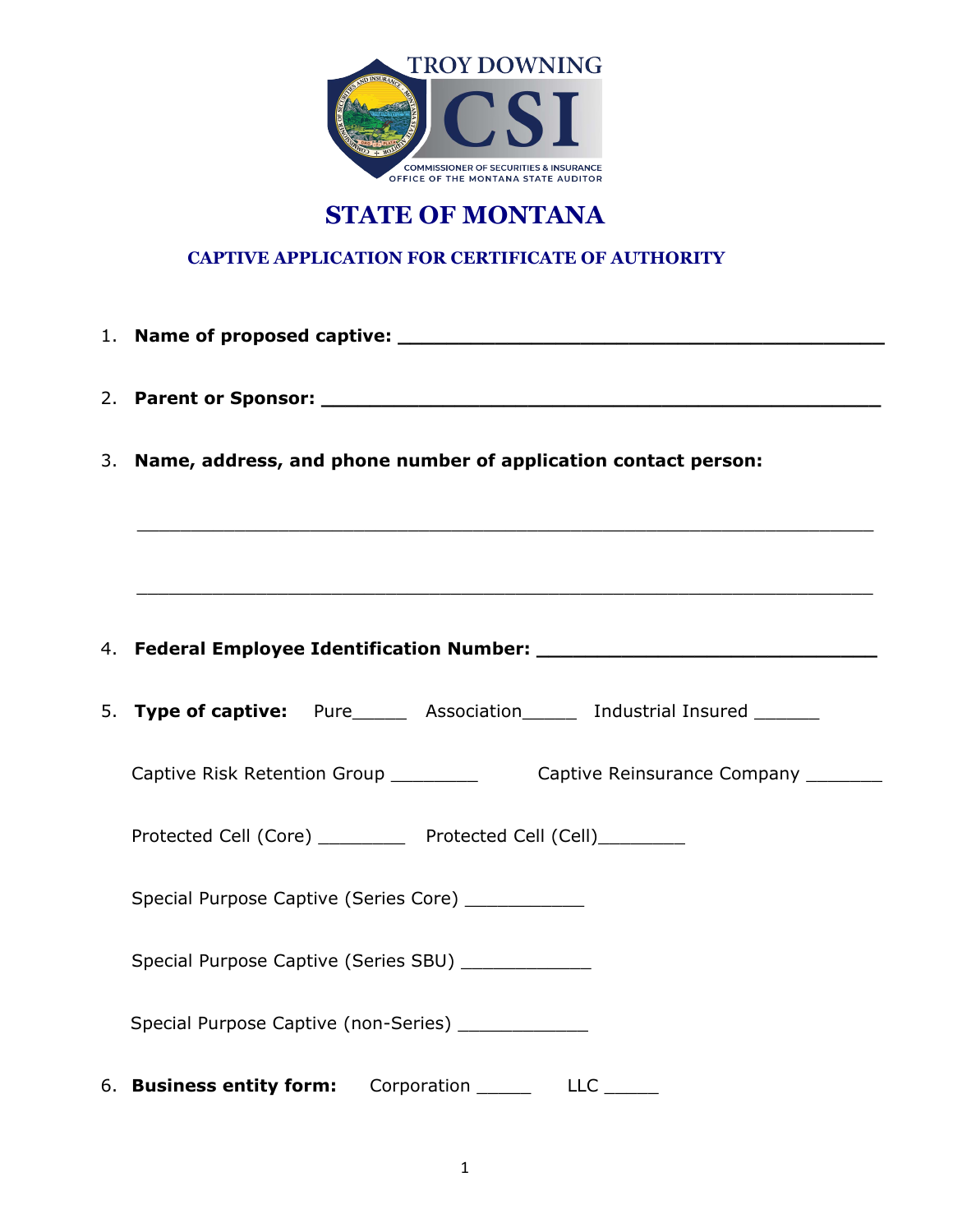|     |                                                                 |               | 7. Organization Form: Stock ______ Mutual _______ Reciprocal _______ Other ______                         |
|-----|-----------------------------------------------------------------|---------------|-----------------------------------------------------------------------------------------------------------|
|     | 8. Address of captive's principal place of business in Montana: |               |                                                                                                           |
|     | 9. Location of books and records:                               |               |                                                                                                           |
|     | 10. Capital and/or Surplus of captive:                          |               |                                                                                                           |
| (a) | Capital                                                         | $\frac{1}{2}$ |                                                                                                           |
|     | Surplus                                                         | $\frac{1}{2}$ |                                                                                                           |
|     | Total                                                           | $\frac{1}{2}$ |                                                                                                           |
|     |                                                                 |               |                                                                                                           |
|     | 11. List each beneficial owner of captive                       |               | <b>Percent of ownership</b><br>the control of the control of the control of the control of the control of |
|     | 12. Explain relationship among owners:                          |               |                                                                                                           |
|     |                                                                 |               |                                                                                                           |
|     |                                                                 |               | 13. List each entity to be insured by the captive. Also, on the corresponding line,                       |
|     |                                                                 |               | list the beneficial owner of each insured entity (attach additional sheets):                              |
|     |                                                                 |               |                                                                                                           |
|     |                                                                 |               |                                                                                                           |

2

\_\_\_\_\_\_\_\_\_\_\_\_\_\_\_\_\_\_\_\_\_\_\_\_\_\_\_\_ \_\_\_\_\_\_\_\_\_\_\_\_\_\_\_\_\_\_\_\_\_\_\_\_\_\_\_\_

\_\_\_\_\_\_\_\_\_\_\_\_\_\_\_\_\_\_\_\_\_\_\_\_\_\_\_\_ \_\_\_\_\_\_\_\_\_\_\_\_\_\_\_\_\_\_\_\_\_\_\_\_\_\_\_\_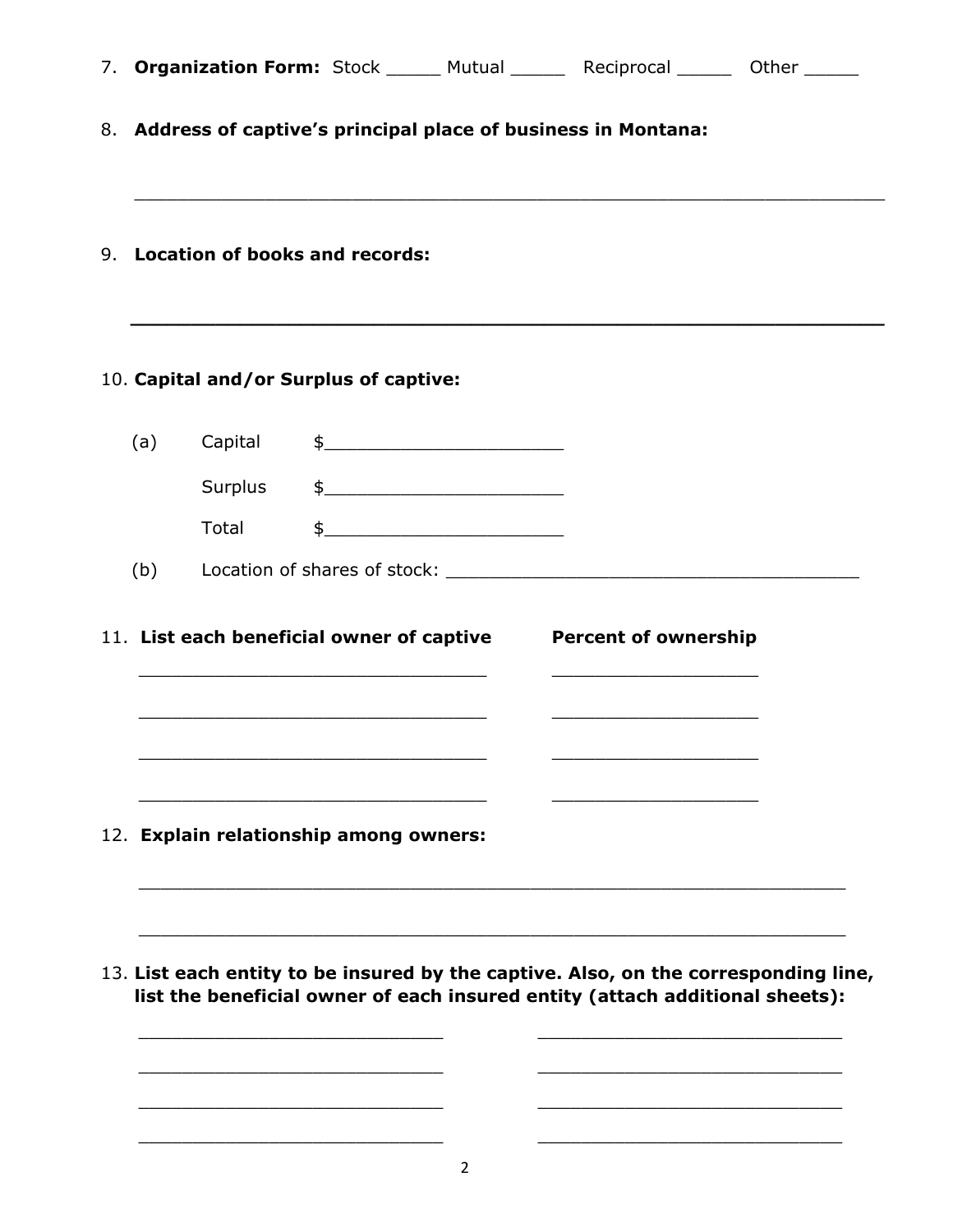#### 14. If Letter of Credit is to be used:

Name and Address of Bank

Amount

15. Name and address of Captive Manager:

- 16. Name and address of Claims Handler:
- 17. Name and address of MGA/MGU:
- 18. Name and address of Lawyer:
- 19. Name and address of Certified Public Accountant:
- 20. Name and address of Actuary:
- 21. Name and address of Reinsurance Broker: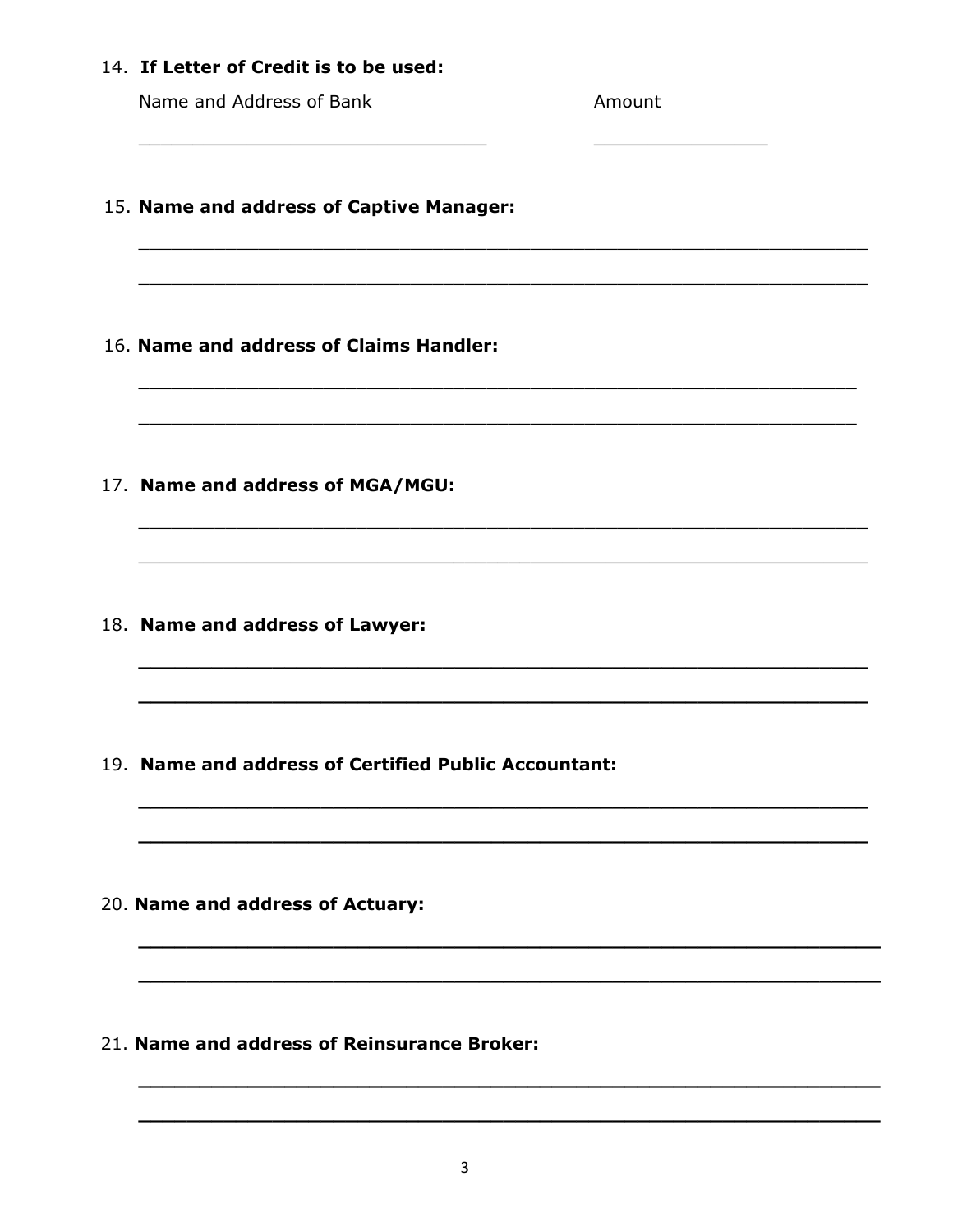### 22. **List the captive's directors, officers, and controlling beneficial owner:**

- (a) Name and address of each full-time employee acting as an insurance manager or buyer:
- (b) Aggregate annual premium for insurance on all risks:
	- $\updownarrow$
- (c) Number of full-time employees: \_\_\_\_\_\_\_\_\_\_\_\_\_\_\_\_\_\_\_\_\_\_\_\_\_\_\_\_\_\_\_\_\_\_\_\_

#### 24. **Include the following with the application:**

- (a) Coverage/Limits/Reinsurance form (attached).
- (b) \$200 application fee.
- (c) \$300 license fee. A feasibility study by an actuary showing expected and adverse scenarios, along with confidence levels. The applicant understands that the Department may contract with an actuarial firm for a peer review of the feasibility study, with the cost of the peer review to be borne by the applicant.
- (d) If the applicant selected **Association** in #5, give history, purpose, size and other details of the parent association.
- (e) If the applicant selected 'Captive Risk Retention Group' in #5, use the form located at: https://csimt.gov/wp-content/uploads/SOP\_RRG-fillable.pdf
- (f) If the applicant selected **Corporation** in #6, then include draft articles of incorporation and draft bylaws.
- (g) If the applicant selected **LLC** in #6, then include draft articles of organization and a draft operating agreement.
- (h) If the applicant selected **Reciprocal** in #7, then include a certified copy of the power of attorney-in-fact and subscriber's agreement.
- (i) For each captive owner shown in  $#11$ , include a current financial report for the owner.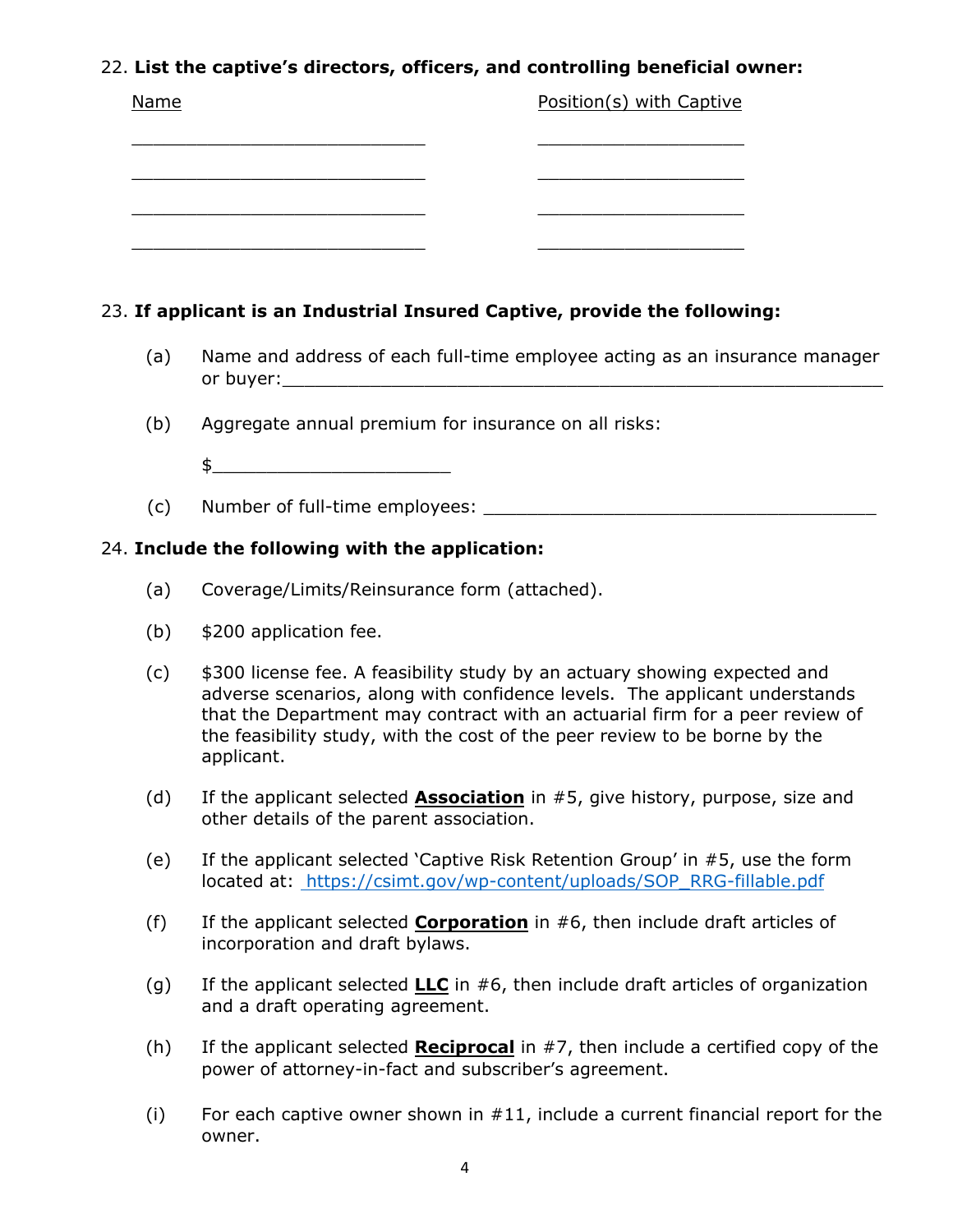- (j) If #14 indicates that a Letter of Credit will be used, the State of Montana's approved Irrevocable Letter of Credit form must be used (attached).
- (k) For the Captive Manager shown in #15, Claims Handler shown in #16, and MGA/MGU shown in #17, include the contract between the captive and each of these service providers.
- (I) For the service providers shown in  $\#$ 's 15-20, list each service provider's responsibilities together with how fees for services rendered are to be charged.
- (m) For the CPA shown in #19, include a completed Application for Authorization as an Independent Certified Public Accountant for Captive Insurance Business. The form is attached. (Note: this item can be skipped if the CPA is already approved by the State of Montana).
- (n) For the Actuary shown in #20, include a completed Application for Authorization to Certify Loss Reserves and Loss Expense Reserves for Captives. The form is attached. (Note: this item can be skipped if the Actuary is already approved by the State of Montana).
- (o) A biographical affidavit for each individual listed in #22. Use the form available at: https://csimt.gov/wp-content/uploads/Biographical-Affidavit-2021.pdf
- (p) Detailed Plan of Operation with supporting data including:
	- (1) Risks to be insured direct, assumed and ceded by line of business.
	- (2) Name of fronting company, if operating as a reinsurer.
	- (3) Five-year projection of expected gross and net annual premium income by line of coverage (prorate first year).
	- (4) Five-year projection of maximum retained risk (per loss and annual aggregate).
	- (5) Investment policy and schedule of proposed investments.
	- (6) Rating and pricing guidelines and methodologies.
	- (7) Reinsurance program.
	- (8) Organization and responsibility for loss prevention and safety including the main procedures followed and steps taken to deal with events prior to possible claims.
	- (9) Loss experience for past five years, together with projections for the ensuing five years.
	- (10) Organization chart.
	- (11) Five-year financial projections on an expected and worst case scenario.
	- (12) Specimen policy form(s) and declarations page(s).